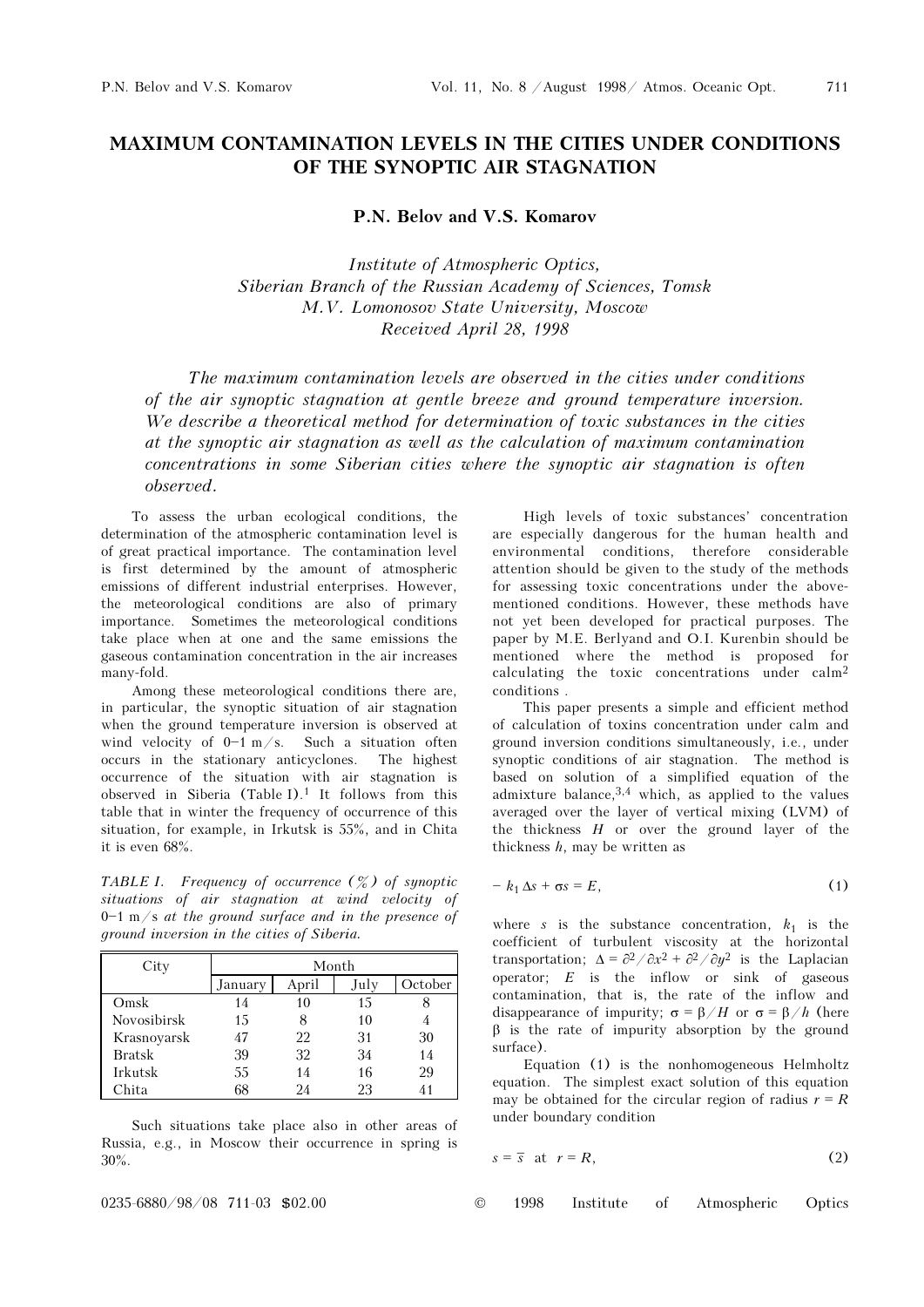where the bar denotes the averaged value s at  $r = R$ .

The equation solution in the polar coordinate system  $(r, \varphi)$  under conditions (2) may be written in the form<sup>5</sup>

$$
s(r = 0) = \frac{1}{2\pi} \int_{0}^{2\pi} \int_{0}^{R} \frac{E}{k_1} G_1 r \, dr \, d\varphi + G_2 \, \overline{s}, \qquad (3)
$$

where  $G_1$  and  $G_2$  are the functions of influence. Taking the average over the area of a circle value  $\overset{-}{e}$ outside the integral sign and assuming that

$$
\frac{1}{2\pi} \int\limits_{0}^{2\pi} G_1 r \, dr \, d\varphi = c_1
$$

and  $G_2 \bar{s} = c_2 s(r = 0)$ , Eq. (3) can be written as

$$
s(r = 0) = (1 - c_2) c_1 e^{\overline{c}}.
$$
 (4)

In this case the coefficients  $c_1$  and  $c_2$  can be determined based on the solution of Eq. (3). However, the coefficients can be found using the least squares method.

The simplest solution of Eq. (1) can be obtained using numerical methods. Now we consider the case of a square area  $Q = (2\delta)^2$ , where  $\delta$  is the step of the net. If the points  $i = x/\delta$ ,  $j = y/\delta$  then for the point  $r = 0$  $(i = j = 0)$  we have

$$
\Delta s = \frac{1}{\delta^2} (s_{1,0} + s_{-1,0} + s_{0,1} + s_{0,-1} - 4s_0),
$$

where  $s_0 = s(r = 0) = s_{00}$ . Then considering that  $s_{1,0} = a_1 s_{00}$ ,  $s_{-1,0} = a_1 s_{00}$ ,  $s_{0,1} = a_1 s_{00}$ , and  $s_{0,-1} = a_1 s_{00}$ , where  $a_1$  is the coefficient, instead of Eq. (1) we obtain

$$
\frac{k_1}{\delta^2} \left( -4a_1 s_0 + 4s_0 \right) + \sigma s_0 = e.
$$

Hence it follows that

$$
s_0 = \left[ (1 - a_1) + \frac{\sigma \delta^2}{4k_1} \right]^{-1} \frac{\delta^2}{4k_1} e.
$$
 (5)

In the case of large  $\delta$  values and small  $k_1$  we have

$$
\frac{\sigma \delta^2}{4k_1} \gg (1 - a_1).
$$

And then

$$
s_0 = e^{\prime}/\sigma.
$$
 (6)

Because  $E = \frac{M_t(1 - \gamma)}{Qh}$ , where  $M_t = M/T$  is the source power:  $l$  is the mass of emitted contaminants;  $T$  is the time when we consider the emissions  $(T = 3.11 \cdot 10^7 \text{ s}$ , year); γ denote the percentage of a given contamination, which transforms into the other one just after the emission ( $\gamma = 5-10$ ), we obtain

$$
s_0 = \frac{M_t(1-\gamma)}{Qh} \frac{h}{\beta} = \frac{M_t(1-\gamma)}{Q\beta} \tag{7}
$$

Table II gives the values of  $s_0$  under air stagnation condition calculated for some Siberian cities using Eq. (7). In what follows these maximum values of  $s_0$  are denoted as  $s_m$ , i.e.,  $s_m = s_0$ . Table II also shows the calculated values of annual emissions in the cities.<sup>6</sup>

When considering the data from Table II we emphasize that in all the cities the above values are close to maximum permissible concentrations or exceed these concentrations (both daily mean and maximum ones). The excess is double fold and even more. This has been demonstrated most clearly in Novokuznetsk where the excess over maximum permissible concentrations (MPC) takes place for all the ingredients (except for hydrocarbon). Note that the MPC excess in nitrogen peroxide takes place in all the cities. Considerable excess of the level of MPC was revealed from the data of direct measurements.<sup>7</sup>

Unlike the situations of air stagnation the toxins' concentrations calculated under standard climatic conditions turned out to be small, of the order of  $1/10 - 1/20$  MPC (at the same emissions in all the cities where the measurements were made). These estimates were obtained using the following expression:

$$
s = M_t(1 - \gamma) / (H \bar{u} d), \qquad (8)
$$

where H is the height of the vertical mixing layer;  $\bar{u}$  is the mean wind velocity in the layer;  $d$  is the horizontal extension of the city. As an example Table II shows the toxins' concentrations calculated for the conditions of January  $(H = 600 \text{ m})$  and July  $(H = 1100 \text{ m})$  in Tomsk.

It follows from Table II that the cities of Siberia under standard (climatic) conditions are relatively "ecologically clean".

Thus the method proposed has made it possible to assess the maximum levels of air pollution under the air stagnation synoptic conditions. The air pollution in Siberian cities under these conditions is very strong, the contaminant concentrations are close to the maximum permissible values or exceed those values.